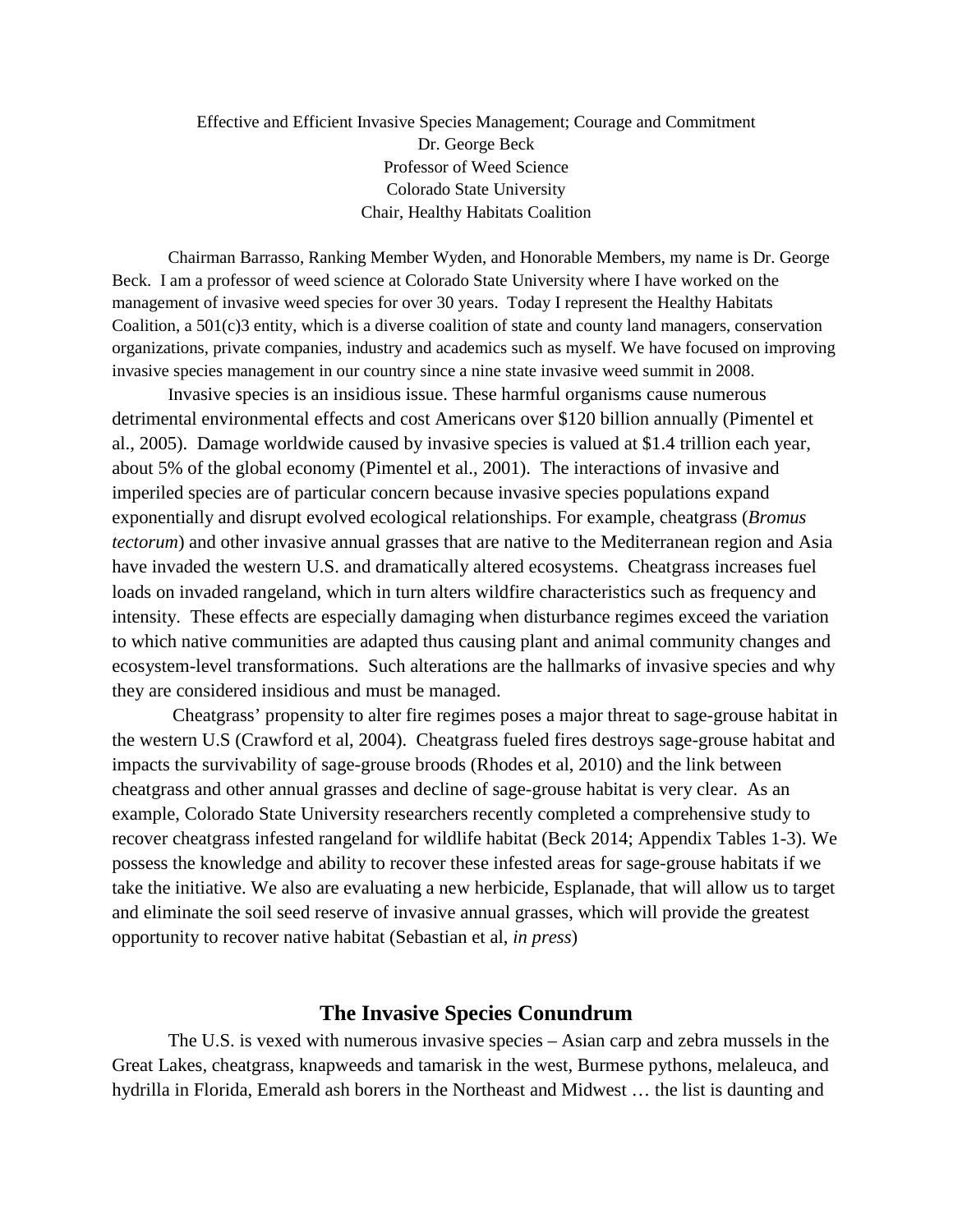continuously getting worse. Invasive species occur in every state and are transported or move across all borders. We must take immediate action to avoid their draconian and magnificent ecological and economic impacts.

The chronic poor performance by Federal land management agencies with regard to managing invasive species prompted the formation of the Healthy Habitats Coalition to develop a national solution for the harm caused by invasive species in our country. Four GAO or OIG reports clearly indict the poor Federal land management performance for invasive species. Federal lands are breeding grounds for invasive species because of inconsistencies for invasive species budgeting; lack of collaboration, on the ground effort, and prioritization with states and local governments; using NEPA as an excuse for inaction or as justification to postpone making management decisions in a timely manner; a general failure to grasp the magnitude of the invasive species problem; and poor Administrative leadership around developing appropriate invasive species public policy, management and budgetary action.

Invasive species lack the biological and ecological relationships that regulate the populations of native species such that the latter rarely are problematic natural resource issues. Personnel in Federal agencies are polarized about managing invasive species, which creates the conundrum where a portion of the workforce is committed to solving this problem while a seemingly much larger portion believes it to be a waste of time, which is ludicrous given the tremendous economic and severe natural resource impacts that these species cause in our country annually! An example of this poor attitude was captured by the Hawai'i Free Press on June 19, 2015 when Ken Werner, PPQ, APHIS Pacific States and Territories was quoted "the truth is, we just don't care that much about invasive species." This attitude is totally unacceptable given the annual \$120 billion price tag that American taxpayers absorb much less the \$1.4 trillion international problem that equates to 5% of the global economy!

Federal leadership – When President Clinton penned Executive Order 13112 that created the National Invasive Species Council and raised the level of responsible leadership to the Cabinet Secretaries, most people in the invasive species community lauded the effort and thought we would finally resolve the invasive species problem because politically, it was placed at a very high level within the Federal government. We were wrong! All that was accomplished was the politicizing of a biological problem, and even that was insufficient and ineffective. It created opportunity to feign that real accomplishments were being made because meetings were continually held to celebrate meager success at best but no meaningful progress occurred. The Invasive Species Advisory Committee, which continues to meet to this very day, helped develop several national invasive species management plans that were never implemented and made numerous recommendations to Federal agencies that seemingly were always ignored.

The Department of Interior recently charged the National Invasive Species Council with the leadership to implement a national early detection and rapid response program. The concept is where a new invasive species problem that threatens the U.S. is quickly identified and rapidly eradicated from the U.S. location(s). This requires a significant amount of expertise and the courage to use the most appropriate tools to effect eradication and this could be problematic for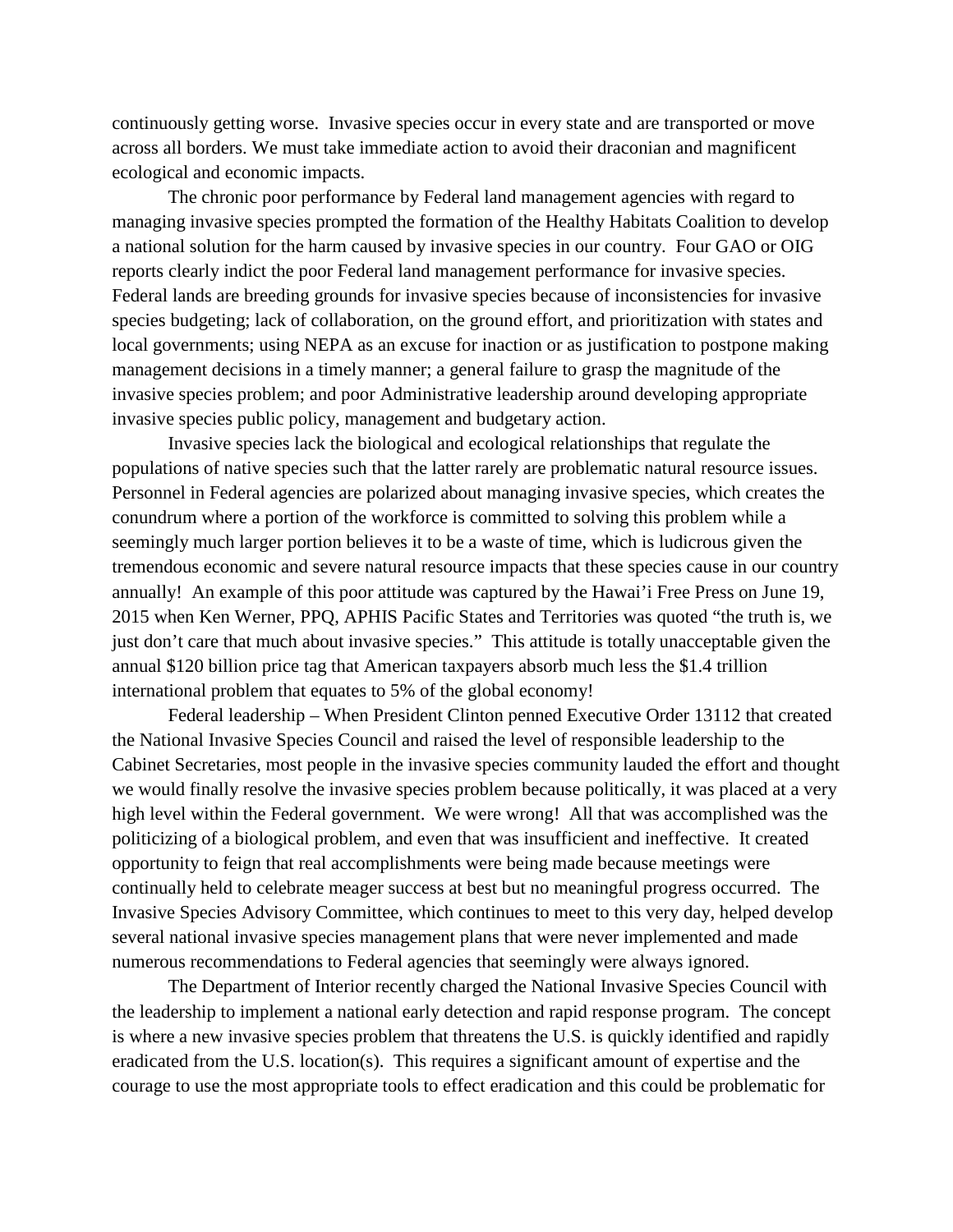NISC and their staff as to my knowledge, they do not possess such expertise and their leadership capacity would then be very much in question. Additionally, NISC staff are not authorized to make decisions and direct Federal Land Management agencies to invoke any chore, much less EDRR – this has been a constant problem for agency personnel that interact with NISC. Demands by NISC staff for their projects to be implemented and completed cause agencies to be overloaded and delay progress and completion of invasive species projects already underway. Furthermore, states will not be in favor of a national EDRR program because of the propensity for most agencies to postpone decisions and a general distrust of the National Invasive Species Council and their staff. The first attempt at developing a national EDRR program was during a 3-day meeting in 2000 in Fort Collins, CO but no consensus was reached other than the federal government should not be in charge of such a program and the overwhelming majority of those in attendance were from Federal agencies!!

I served on ISAC for 6 years (from 2002 through 2008) and we even wrote and published a scientific paper carefully outlining what constitutes an invasive species and perhaps more importantly what does not constitute an invasive species. To my knowledge, this paper has not been used by Federal agencies in spite of them being the primary audience for that work conducted on their behalf by a Federal advisory committee. This wasteful use of limited funds continues to this day but NISC has done little if anything about coordinating and fostering cooperative efforts among agencies, states, and local governments as was initially thought with regard to invasive species management. NISC should be dissolved and the funds used to operate that body instead should be spent to decrease the population abundance of invasive species and recover native species habitat!

In previous hearings, the Healthy Habitats Coalition outlined the terrestrial weed problem. Using data collected from Federal land management agencies in 2009 – both acres currently infested at that time and the number of acres treated for weed control – we predicted the acres infested with invasive weeds would double in 2017 (Figures 1 and 2). In 2015, the BLM, reported more than a doubling of the 35 million acres reported in 2009 to over 77 million infested acres in 2015 … 2 years earlier than HHC predicted!

The inaction by Federal agencies is fueled by inconsistent NEPA compliance - the variable interpretation of NEPA by each agency creates a redundant and inefficient waste of public money. Categorical exclusions in S.2240/H.R.1485 will resolve this dilemma by creating a framework of measurable and tactical methods.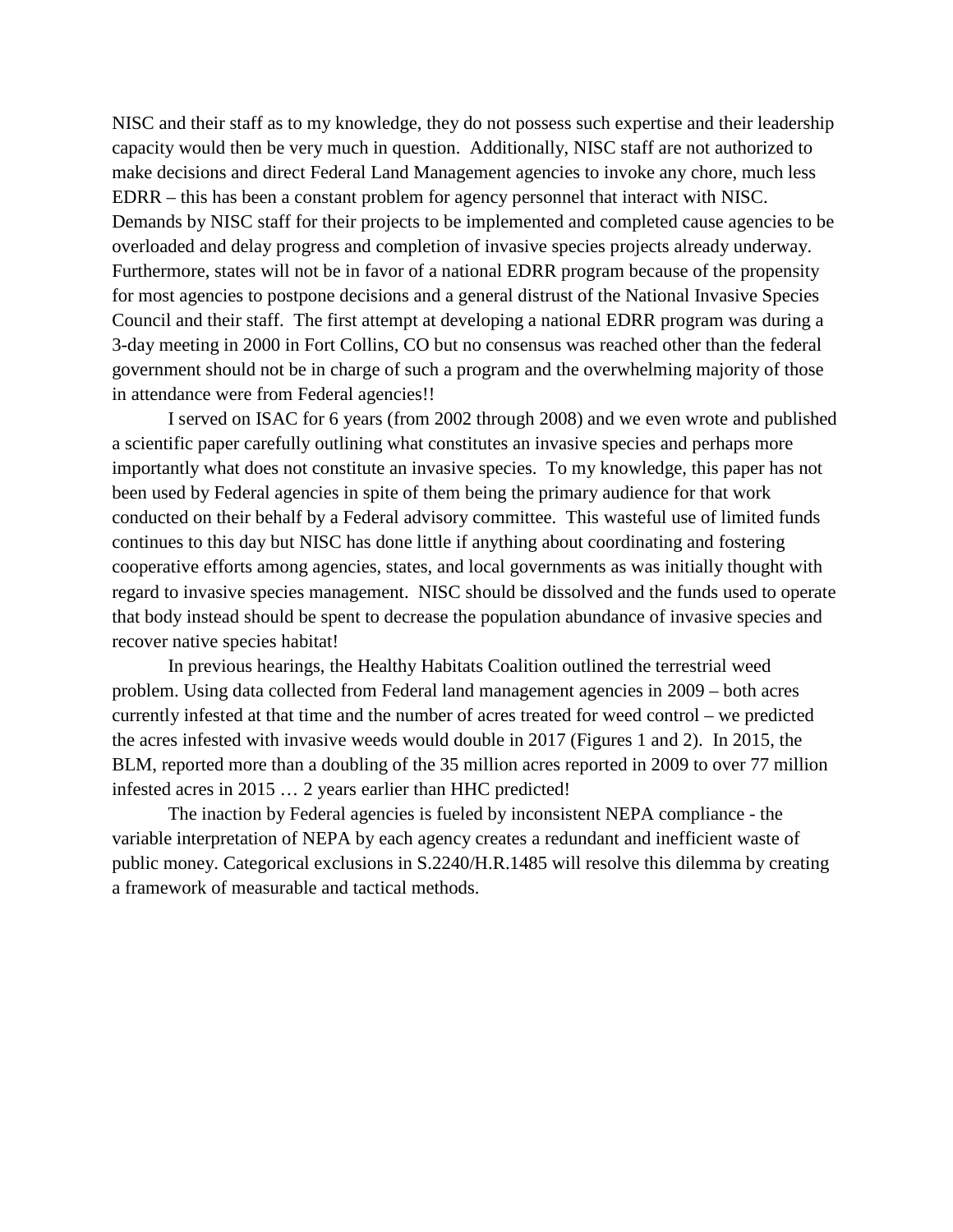| <b>AGENCY</b><br>(Big 6) | <b>Infested</b><br>Acres | <b>Treated &amp;</b><br>restored acres | Percent<br>T&R | <b>New Acres</b><br>Annually ** | <b>Total Net</b><br><b>Infested Acres</b> |
|--------------------------|--------------------------|----------------------------------------|----------------|---------------------------------|-------------------------------------------|
|                          |                          |                                        |                |                                 |                                           |
| <b>BLM</b>               | 35,000,000               | 375,000                                | 1.1%           | 4,155,000                       | 38,780,555                                |
| <b>USFS</b>              | 7,000,000                | 390,000                                | 5.6%           | 793,200                         | 7,403,200                                 |
| <b>NPS</b>               | 2,600,000                | 66,000                                 | 2.5%           | 304,080                         | 2,838,080                                 |
| $DOD*$                   | 2,500,000                | 200,000                                | 8%             | 276,000                         | 2,576,000                                 |
| <b>APHIS</b>             | 81,709                   | 27,805                                 | 34%            | 6,469                           | 60,372                                    |
| <b>FWS</b>               | 2,300,000                | 345,000                                | 15%            | 234,600                         | 2,189,600                                 |
| <b>Others</b>            | Not                      | 200,000                                | Not            | Not                             |                                           |
|                          | available                |                                        | available      | available                       |                                           |
| <b>Totals</b>            | 49,481,709               | 1,603,805                              | 3.2%           | 5,769,349                       | 53,847,807                                |

# Fig 1. Example: Federal Weed Issue in 2009

FY09 data provided by Federal Agencies

\* DOD estimated

\* Annual average weed spread rate is 12%.

## Fig 2. HHC Projected the Infested Acres in 2009 **Millions of Federal Acres**

| Year | <b>Elapsed</b><br><b>Years</b> | <b>Beginning</b><br><b>Infested</b><br>Acres | &<br><b>Acres Treated</b><br><b>Restored</b><br>(3.2% of Begin) | <b>Infested</b><br><b>Acres After</b><br><b>Treatment</b> | 12%<br>Annual<br>increase | <b>Year End</b><br><b>Infested</b><br>Acres |
|------|--------------------------------|----------------------------------------------|-----------------------------------------------------------------|-----------------------------------------------------------|---------------------------|---------------------------------------------|
| 2009 | 1                              | 49.48                                        | $-1.60$                                                         | $= 47.88$                                                 | $+5.75$                   | $= 53.63$                                   |
| 2010 | 2                              | 53.63                                        | $-1.74$                                                         | $= 51.89$                                                 | $+6.23$                   | $= 58.12$                                   |
| 2011 | з                              | 58.12                                        | $-1.89$                                                         | $= 56.23$                                                 | $+6.75$                   | $= 62.98$                                   |
| 2012 | 4                              | 62.98                                        | $-2.04$                                                         | $= 60.94$                                                 | $+7.31$                   | $= 68.25$                                   |
| 2013 | 5                              | 68.25                                        | $-2.21$                                                         | $= 66.04$                                                 | $+7.92$                   | $= 73.96$                                   |
| 2014 | 6                              | 73.96                                        | $-2.40$                                                         | $= 71.56$                                                 | $+8.59$                   | $= 80.15$                                   |
| 2015 | 7                              | 80.15                                        | $-2.60$                                                         | $= 77.55$                                                 | $+9.31$                   | $= 86.86$                                   |
| 2016 | 8                              | 86.86                                        | $-2.81$                                                         | $= 84.05$                                                 | $+10.09$                  | $= 94.14$                                   |
| 2017 | 9                              | 94.14                                        | $-3.05$                                                         | $= 91.09$                                                 | $+10.93$                  | $= 102.02$                                  |
| 2018 | 10                             | 102.02                                       | $-3.31$                                                         | $= 98.71$                                                 | $+11.85$                  | $= 110.56$                                  |

HHC projected a 61.1 million acre increase (doubling) by 2017

 $\bar{1}\bar{1}$ 

 $10\,$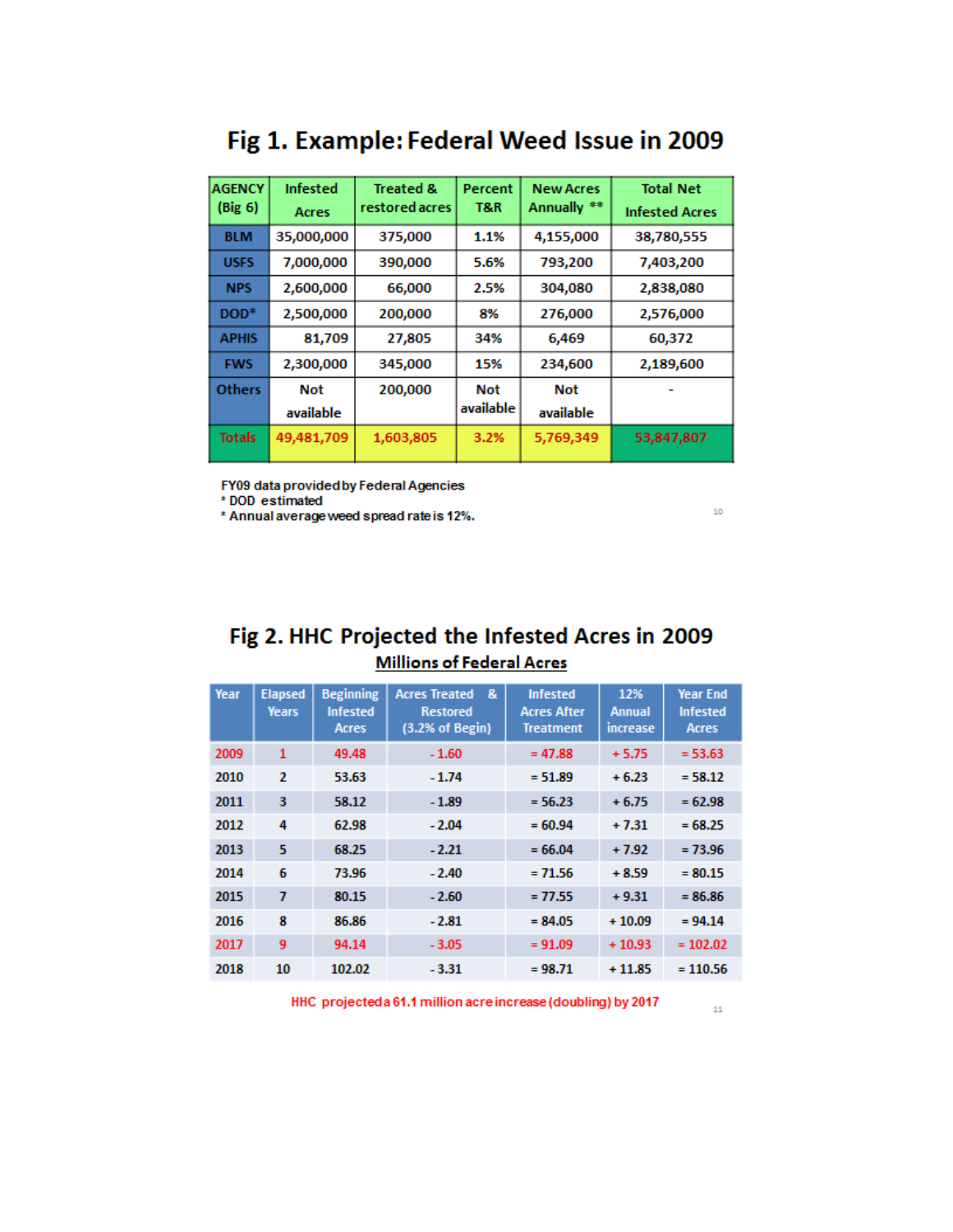## **The Invasive Species Solution:**

The invasive species problem in America requires a legislative repair and that solution has been outlined by Congress; S.2240 – the Federal Lands Invasive Species Control, Prevention, and Management Act was introduced in 2015 as well as a companion bill in the House, H.R.1485 . The bills focus attention on four Federal land management agencies; the Forest Service, Bureau of Land Management, Fish and Wildlife Service, and National Park Service. Categorical exclusions are a key component of the bills and not only will that help defend affected high value sites and fully support and facilitate Early Detection and Rapid Response efforts, it will end the years and years of analysis to approve use of new management tools that Federal land managers desperately need to be effective and efficient.

S.2240 and H.R.1485 also foster cooperative agreements between Federal agencies, state and local governments, and private entities to manage invasive species collaboratively. The priorities for these cooperative agreements will be determined by state Governors working with federal agencies and will engage all affected parties collectively using appropriate expertise and thus reducing redundancy and capacity barriers..

As an example S.2240 and H.R.1485 require that terrestrial weed management efforts deplete invasive species populations by a net of 5% annually, which in the case for invasive weeds means at least 15% of existing infestations must be decreased annually to stay ahead of the invasive weed expansion rates (Figures 3 and 4). This 5% annual reduction will allow us to successfully manage invasive weed problems as opposed to simply wasting funds. Biologically acceptable net decreases for other invasive taxa will have to be determined and passage of S.2240/H.R.1485 will foster acquisition of that knowledge by creating and using a required strategic plan.

| Year | <b>Elapsed</b><br><b>Years</b> | <b>Beginning</b><br><b>Infested</b><br>Acres | <b>Acres Treated &amp;</b><br><b>Restored</b><br>(15% of Begin) | <b>Infested</b><br>Acres after<br>treatment | 12%<br><b>Annual</b><br>increase | <b>Year End</b><br><b>Infested</b><br>Acres |
|------|--------------------------------|----------------------------------------------|-----------------------------------------------------------------|---------------------------------------------|----------------------------------|---------------------------------------------|
| 2009 | 1                              | 49.48                                        | $-7.42$                                                         | $= 42.06$                                   | $+5.1$                           | $= 47.16$                                   |
| 2010 | $\mathbf{2}$                   | 47.16                                        | $-7.07$                                                         | $= 40.09$                                   | $+4.81$                          | $= 44.90$                                   |
| 2011 | з                              | 44.90                                        | $-6.73$                                                         | $= 38.17$                                   | $+4.57$                          | $= 42.74$                                   |
| 2012 | 4                              | 42.74                                        | $-6.40$                                                         | $= 36.34$                                   | $+4.35$                          | $= 40.69$                                   |
| 2013 | 5                              | 40.69                                        | $-6.10$                                                         | $= 34.59$                                   | $+4.15$                          | $= 38.74$                                   |
| 2014 | 6                              | 38.74                                        | $-5.80$                                                         | $= 32.94$                                   | $+3.95$                          | $= 36.89$                                   |
| 2015 | $\overline{7}$                 | 36.89                                        | $-5.53$                                                         | $= 31.36$                                   | $+3.76$                          | $= 35.12$                                   |
| 2016 | 8                              | 35.12                                        | $-5.26$                                                         | $= 29.86$                                   | $+3.58$                          | $= 33.44$                                   |
| 2017 | 9                              | 33.44                                        | $-5.01$                                                         | $= 28.42$                                   | $+3.41$                          | $= 31.83$                                   |
| 2018 | 10                             | 31.83                                        | -4.77                                                           | $= 27.06$                                   | $+3.25$                          | $= 30.30$                                   |

## Fig 3. 2009 Solution: Treat & Restore 15% Annually Millions of Federal Acres (HHC 2009 Estimate)

19.2 million acre decrease over 10 years (39%)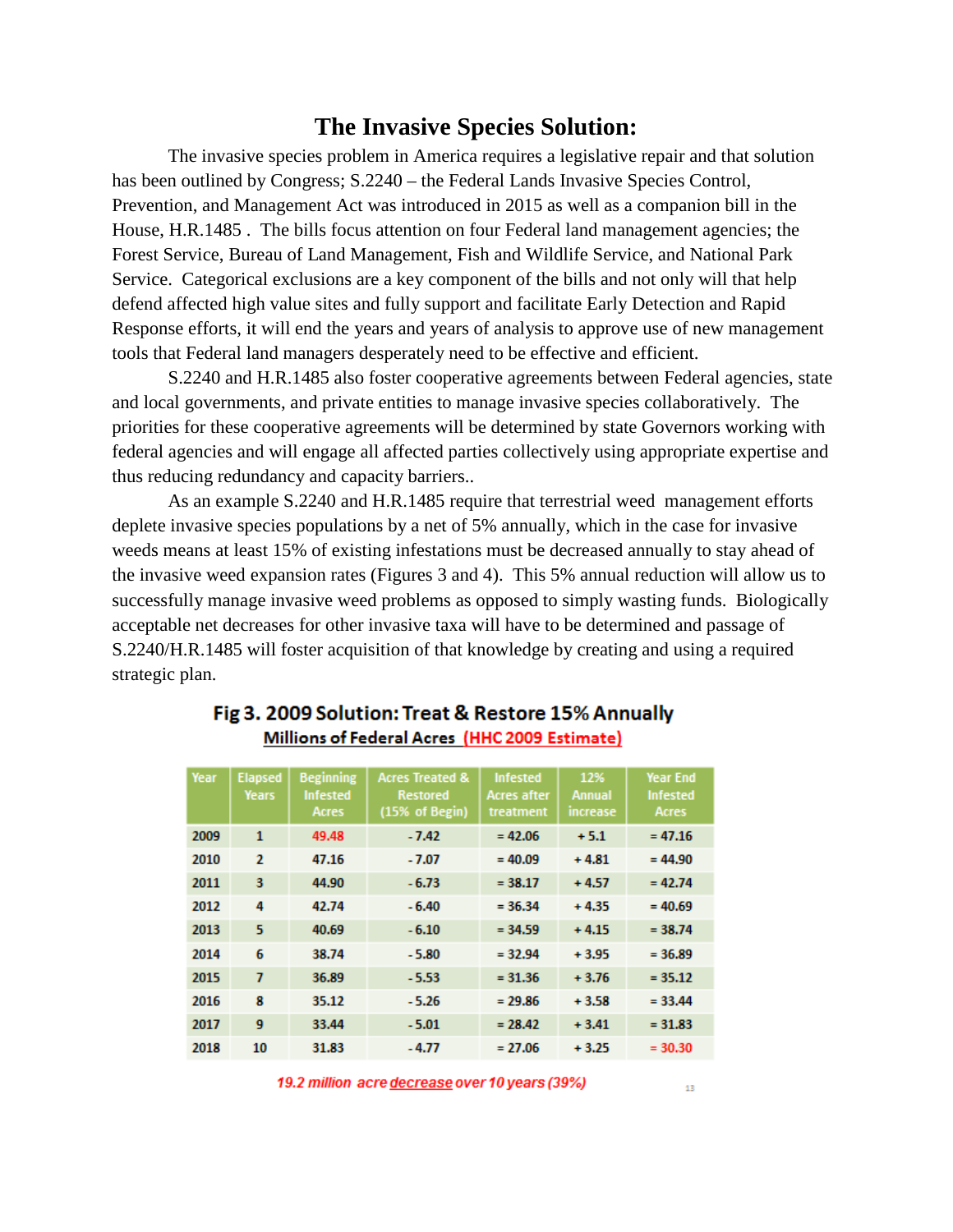| Year |                |                  |                            |                 | 12%           |                 |
|------|----------------|------------------|----------------------------|-----------------|---------------|-----------------|
|      | <b>Elapsed</b> | <b>Beginning</b> | <b>Acres Treated &amp;</b> | <b>Infested</b> |               | <b>Year End</b> |
|      | <b>Years</b>   | <b>Infested</b>  | <b>Restored</b>            | Acres after     | <b>Annual</b> | <b>Infested</b> |
|      |                | <b>Acres</b>     | (15% of Begin)             | treatment       | increase      | <b>Acres</b>    |
| 2016 | 1              | 100.0            | $-15.0$                    | $= 85.0$        | $+10.2$       | $= 95.2$        |
| 2017 | $\overline{2}$ | 95.2             | $-14.2$                    | $= 81.00$       | $+9.7$        | $= 90.7$        |
| 2018 | 3              | 90.7             | $-13.6$                    | $= 77.1$        | $+9.2$        | $= 86.3$        |
| 2019 | 4              | 86.3             | $-12.9$                    | $= 73.4$        | $+8.8$        | $= 82.2$        |
| 2020 | 5              | 82.2             | $-12.3$                    | $= 69.9$        | $+8.4$        | $= 78.3$        |
| 2021 | 6              | 78.3             | $-11.7$                    | $= 66.6$        | $+8.0$        | $= 74.6$        |
| 2022 | $\overline{ }$ | 74.6             | $-11.2$                    | $= 63.4$        | $+7.6$        | $= 71.0$        |
| 2023 | 8              | 71.0             | $-10.6$                    | $= 60.4$        | $+7.2$        | $= 67.6$        |
| 2024 | 9              | 67.6             | $-10.1$                    | $= 57.5$        | $+6.9$        | $= 64.4$        |
| 2025 | 10             | 64.4             | $-9.7$                     | $= 54.7$        | $+6.6$        | $= 61.3$        |

## Fig 4. 2016 Solution: Treat & Restore 15% Annually Millions of Federal Acres (HHC 2015 Estimate)

33.9 million acre decrease over 10 years (36%)

The bills also improve the efficient use of federally derived public monies by requiring affected Federal agencies to spend at least 75% of their invasive species funds on-the-ground to directly manage the problem while capping awareness and research at 15% of those funds and holding administrative costs to 10% or less. The efficiency and effectiveness of federal expenditures to manage invasive species will be dramatically improved and we know this can occur because of an outstanding model program recently invoked in the southwestern U.S. – Restore New Mexico – where thousands of acres have been recovered from invasive species and other expanding problems. S.2240 and H.R.1485 also will hold Federal agencies accountable for their invasive species efforts and overcome weaknesses and negative attributes identified in GAO and OIG reports.

It is up to Congress to seize control and pass a badly needed legislative repair for the invasive species issue. Simply put, we must create a paradigm shift for invasive species management with an authorization and appropriation generated from required budgets that flow from a strategic plan.

The constant procrastination we have observed for the past 30 years creates the perfect environment for invasive species success. A significant problem exists within most Federal agencies where some land management personnel simply do not care to manage invasive species regardless that such is required by law. We must stop kicking the invasive species management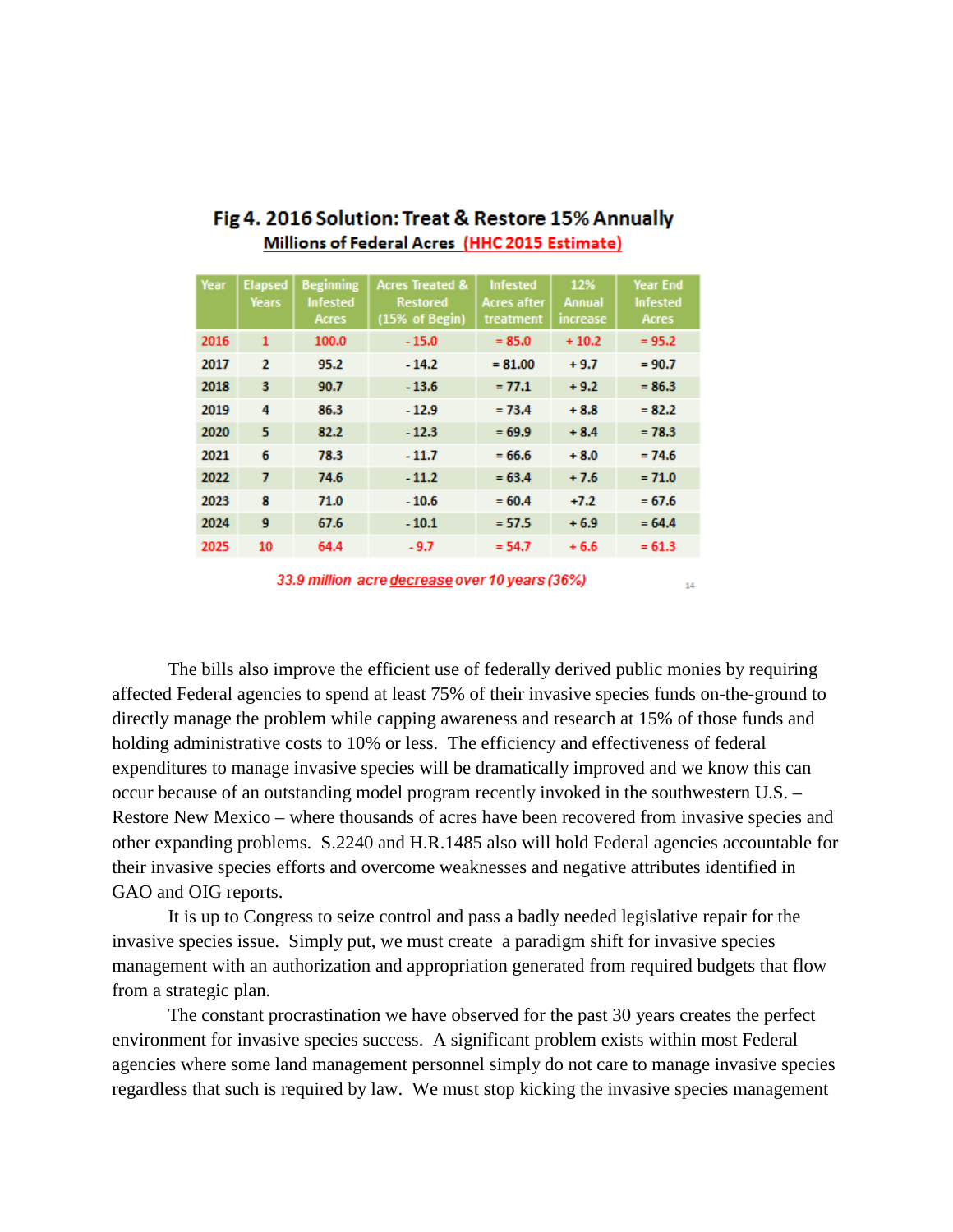can down the road. S.2240 and H.R.1485 represent the necessary staging action that will begin to resolve our nation's invasive species problems!!

### Literature Cited

Beck, K. George. 2014. Invasive species: Herbicides can facilitate a positive outcome for invasive species and endangered species interactions. Outlooks on Pest Management 25(5): 316- 319.

Crawford, John A., Rich A. Olson, Neil E. West, Jeffrey C. Mosley, Michael A. Schroeder, Tom D. Whitson, Richard F. Miller, Michael A. Gregg, and Chad S. Boyd. 2004. Ecology and management of sage-grouse and sage-grouse habitat. J. Range Manage. 57:2-19.

Pimentel, D., S. McNair, J. Janecka, J. Wightman, C. Simmonds, C. O'Connell, E. Wong, L. Russel, J. Zern, T. Aquino, and T. Tsomondo. 2001. Economic and environmental threats of alien plant, animal, and microbe invasions. Agr. Ecosyst. Environ. 84:1-20.

Pimentel, D., R. Zuniga, and D. Morrison. 2005. Update on the environmental and economic costs associated with alien-invasive species in the United States. Ecol. Econ. 52:272-288.

Rhodes, Edward C., Jonathan D. Bates, Robert N. Sharp, and Kirk W. Davies. Fire effects on cover and dietary resources of sage-grouse habitat. J. Wildlife Management 74(4): 755-764.

Sebastian, D.J., J.R. Sebastian, S.J. Nissen, P. Westra, and K.G. Beck. A new herbicide for winter annual grass control on rangeland. Rangeland Ecology and Management, *in press*.

## Appendix

| Twore 1. Cheatgrass control and cover in 2011 and 2012 at realison. |                     |           |                |                |                 |  |  |  |  |
|---------------------------------------------------------------------|---------------------|-----------|----------------|----------------|-----------------|--|--|--|--|
| Treatment                                                           | Rate                |           | Cheatgrass     | Cheatgrass     | Cheatgrass %    |  |  |  |  |
|                                                                     |                     | % Control | % Cover        | % Control      | cover           |  |  |  |  |
|                                                                     |                     | 2011      | 2011           | 2012           | 2012            |  |  |  |  |
| Non-treated                                                         |                     | $0\,d^1$  | 75 a           | 0 <sub>d</sub> | 87 a            |  |  |  |  |
| Journey                                                             | $1 \text{ pt/A}$    | 87 b      | 14c            | 64b            | 36 <sub>b</sub> |  |  |  |  |
| Landmark                                                            | 1 oz/A              | 100a      | 0 <sub>d</sub> | 83 a           | 16c             |  |  |  |  |
| Matrix                                                              | $4 \text{ oz/A}$    | 100a      | 0 <sub>d</sub> | 90 a           | 9 cd            |  |  |  |  |
| Plateau                                                             | $8 \text{ fl oz/A}$ | 33c       | 66 b           | 18c            | 83 a            |  |  |  |  |
| Spike                                                               | $0.38$ lb/A         | 100 a     | 0 <sub>d</sub> | 92 a           | 6 d             |  |  |  |  |

Table 1. Cheatgrass control and cover in 2011 and 2012 at Rulison<sup>1</sup>.

<sup>1</sup> Data subjected to analysis of variance and means followed by the same letter are not different  $(P<0.05)$ .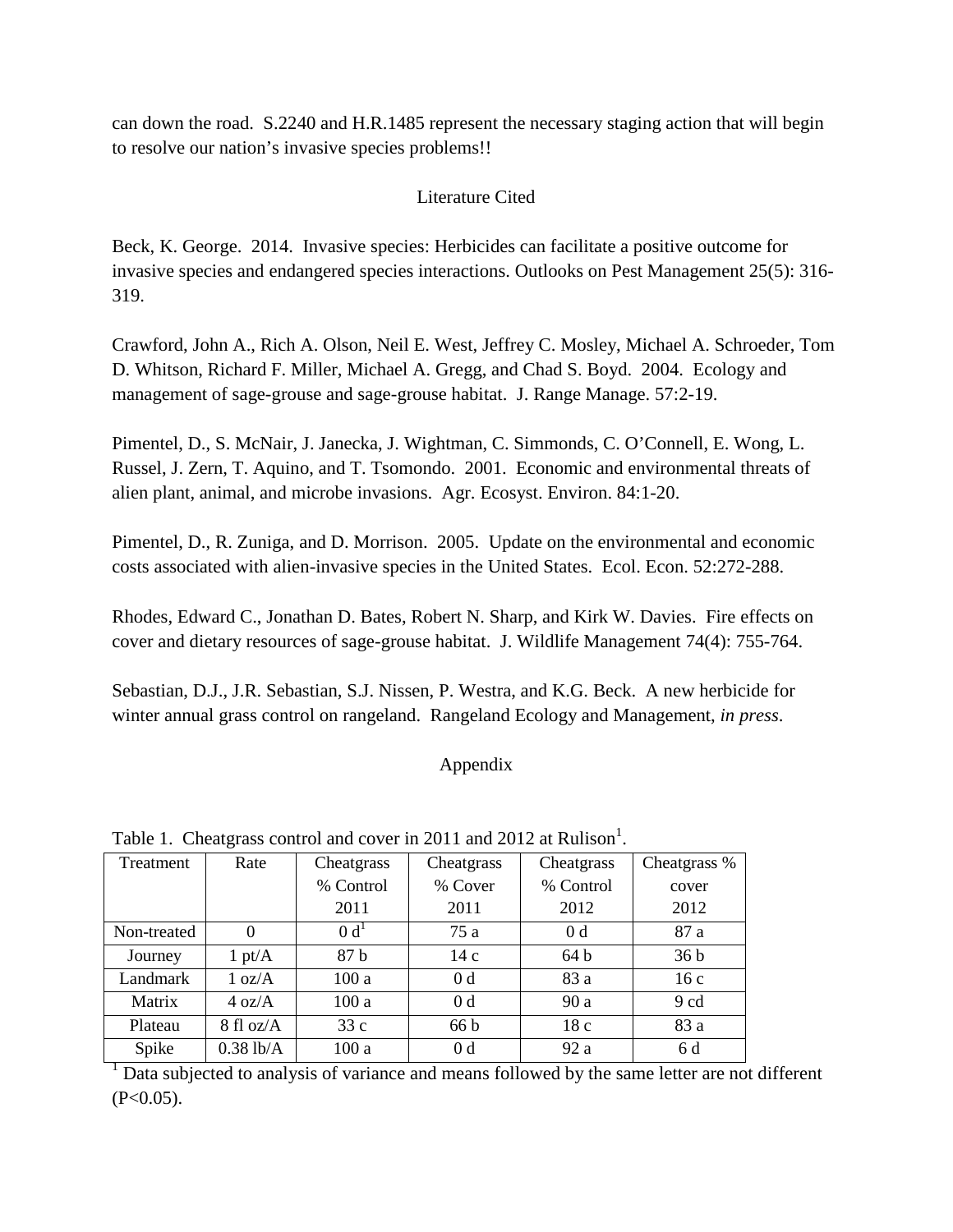|         |             | <b>Grass Species</b> |              |           |                                                         |                   |            |  |
|---------|-------------|----------------------|--------------|-----------|---------------------------------------------------------|-------------------|------------|--|
|         |             | Bluebunch            | Indian       | Sandberg  | Sand                                                    | Squirreltail      | Western    |  |
|         |             | wheatgrass           | ricegrass    | bluegrass | dropseed                                                |                   | wheatgrass |  |
| Site    | Herbicide   |                      |              |           | % Frequency/plot (100 ft <sup>2</sup> ; 4 x 10 ft rows) |                   |            |  |
| Rulison | Non-treated | $7e-i$               | $1.8 k-q$    | $2.3 j-q$ | $1.1$ n-s                                               | $1.4 \text{ m-s}$ | 0.2 s      |  |
|         | Journey     | 44 a                 | $3i-0$       | $8e-h$    | $2.4 i-q$                                               | 19 bcd            | $10$ d-h   |  |
|         | Landmark    | 31 abc               | $5 g-k$      | $5$ g-l   | $8 e-h$                                                 | $41$ ab           | $11 d-g$   |  |
|         | Matrix      | $41$ ab              | $1\sigma$ -s | $7e-i$    | $0.6$ qrs                                               | $15$ cde          | $6f-i$     |  |
|         | Plateau     | $4 h-m$              | $0.8$ p-s    | $1.2$ n-s | $1.5 \text{ m-s}$                                       | $1.1$ n-s         | $0.3$ rs   |  |
|         | Spike       | 13 def               | $0.6$ qrs    | $1.61-r$  | $4 h-n$                                                 | $9d-h$            | $3i-p$     |  |

Table 2. Herbicide by grass species interaction where frequency of seeded grass species in 2012 was dependent upon herbicide treatment used to control cheatgrass in 2010 at Rulison<sup>1</sup>.

<sup>1</sup> Data subjected to a general linear models mixed procedure producing means and standard errors; means followed by the same letter are not different (P<0.05). Means in red are statistically better than means in non-treated plots within a column.

Table 3. Herbicide by forb species by year of seeding interaction where forb species frequency in 2012 was dependent upon the herbicide used to control cheatgrass in 2010 and the year of seeding<sup>1</sup>.

|       |       |           | Forb Species                                          |                       |                    |                |                      |                 |  |
|-------|-------|-----------|-------------------------------------------------------|-----------------------|--------------------|----------------|----------------------|-----------------|--|
|       |       |           | Gooseberry<br>leaf<br>globemallow                     | Lobeleaf<br>groundsel | Dusty<br>penstemon | Lewis<br>flax  | Sulphur<br>buckwheat | Low<br>fleabane |  |
| Site  | Yr Sd | Herbicide | Frequency/plot (100 ft <sup>2</sup> ; 4 x 10 ft rows) |                       |                    |                |                      |                 |  |
|       | 2010  | Control   | 0 <sup>k</sup>                                        | $1.7 f-k$             | 0 <sup>k</sup>     | $1.7 f-k$      | 0 <sup>k</sup>       | 0 <sup>k</sup>  |  |
|       | 2011  |           | $7b-e$                                                | $5c-g$                | $7b-f$             | 4 c-h          | 0 <sup>k</sup>       | 0 <sup>k</sup>  |  |
|       | 2010  | Journey   | 0 <sup>k</sup>                                        | $7b-e$                | 0 <sup>k</sup>     | 26a            | 0 <sup>k</sup>       | $2e-i$          |  |
|       | 2011  |           | 0 <sup>k</sup>                                        | 30a                   | $0.1$ jk           | $10$ a-d       | 0 <sup>k</sup>       | 0 <sup>k</sup>  |  |
|       | 2010  | Landmark  | 0 <sup>k</sup>                                        | $5c-g$                | 0 <sup>k</sup>     | 0 <sup>k</sup> | 0 <sup>k</sup>       | 13 abc          |  |
|       | 2011  |           | $0.4$ jk                                              | $0.7$ ijk             | 0 <sup>k</sup>     | $1 h-k$        | 0 <sup>k</sup>       | 0 <sup>k</sup>  |  |
|       | 2010  | Matrix    | 0 <sup>k</sup>                                        | $6b-f$                | 0 <sup>k</sup>     | 0 <sup>k</sup> | 0 <sup>k</sup>       | 0 <sup>k</sup>  |  |
|       | 2011  |           | 0 <sup>k</sup>                                        | $1.4$ g-k             | 8 bcd              | 17ab           | 0 <sup>k</sup>       | 0 <sup>k</sup>  |  |
| Rulis | 2010  | Plateau   | 0 <sup>k</sup>                                        | $6b-f$                | 0 <sup>k</sup>     | $4$ c-h        | 0 <sup>k</sup>       | 0 <sup>k</sup>  |  |
|       | 2011  |           | 19ab                                                  | $0.6$ ijk             | $1.3$ g-k          | $1.8 e-k$      | 0 <sup>k</sup>       | 0 <sup>k</sup>  |  |
|       | 2010  | Spike     | 0 <sup>k</sup>                                        | 0 <sup>k</sup>        | 0 <sup>k</sup>     | 0 <sup>k</sup> | 0 <sup>k</sup>       | 0 <sup>k</sup>  |  |
|       | 2011  |           | 0 <sup>k</sup>                                        | 0 <sup>k</sup>        | 0 <sup>k</sup>     | $3$ d-i        | 0 <sup>k</sup>       | 0 <sup>k</sup>  |  |